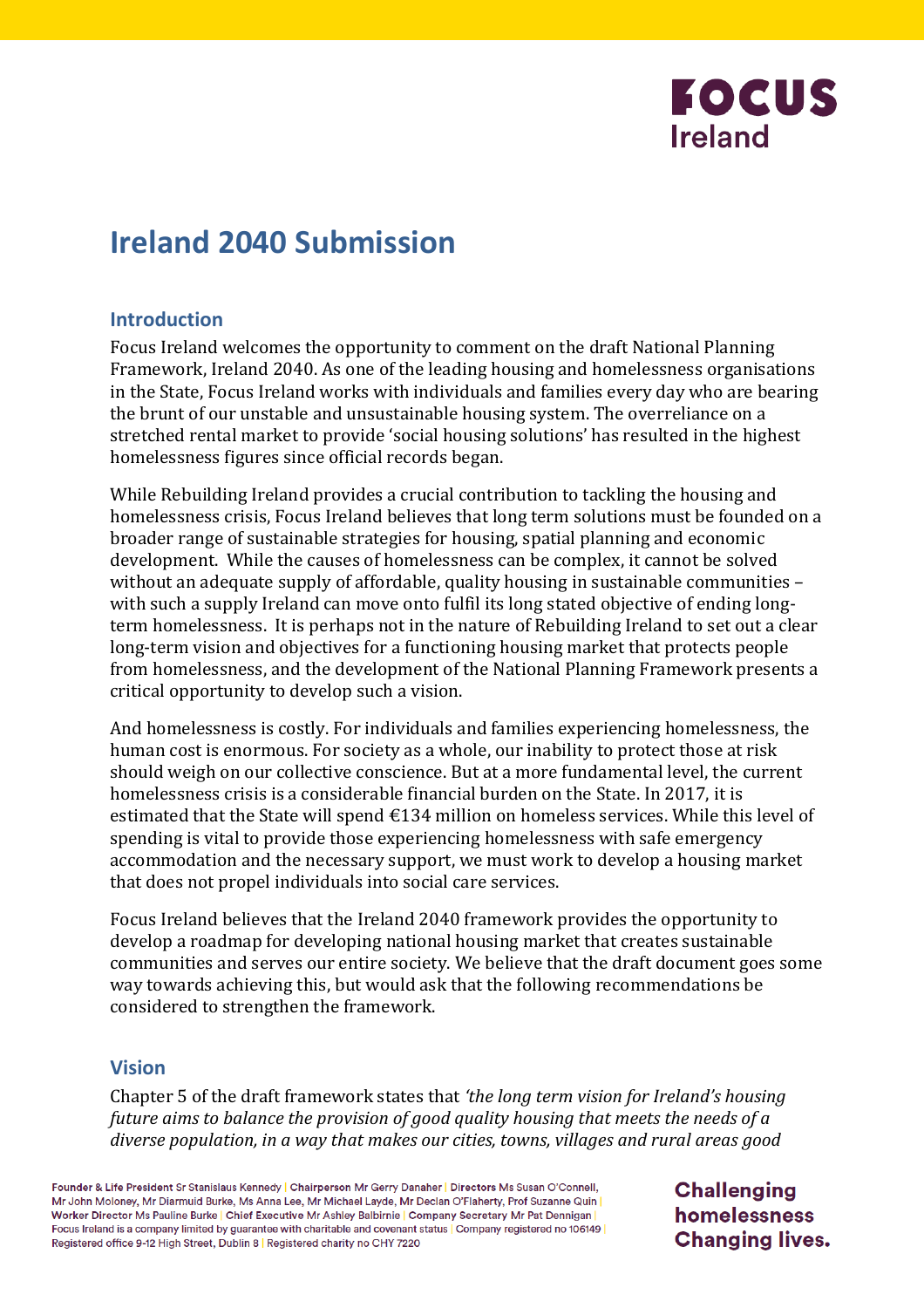

*places to live now and in the future'*. While we believe this broad statement provides a positive vision for the future of the housing market, we are concerned the draft framework does not contain sufficient specific objectives. While there are a series of 'National Objectives' stated many of these are not in fact 'objectives' but proposals to create policy instruments, measurements or processes.

As recognised in Ireland 2040, the framework must operate in the context of other strategies and planning documents. While it is all well and good for the vision expressed in Ireland 2040 to be a positive one, its execution rests on myriad other systems. The Rebuilding Ireland action plan, for example, is a continuation of plans which have been in place since 2014. These documents placed an over-reliance on financial measures to incentivise the private development of housing. This has not worked and the Government's increased recognition that the State must now take an active role in the building of social housing on a large scale is not reflected in the draft framework. The vision outlined in Ireland 2040 should crystalise the Government recognition that the provision of housing is a State responsibility, and cannot be left to the outcome of market forces. Housing can no longer be seen as a financial commodity.

Failing to address the current housing crisis will likely impact many of the other growth aims outlined in the framework. 1

The Plan should include clearer statements of principle and objectives in relation to housing. These should include:

- The objective of eliminating long term homelessness achieving and maintaining 'functional zero' levels of homelessness
- A clear statement that adequate housing is a human right and that recognition of this right is a central to the framing of the approach taken by the document<sup>2</sup>

# **Housing Type and Tenure**

 $\overline{\phantom{a}}$ 

In acknowledging our future housing requirements, Ireland 2040 correctly notes the increased demand for housing for households of 1 or 2 individuals. However, there is only a cursory reference to the housing and tenure types which may be required in the future. This includes social housing, as outlined below.

The plan refers to the importance of 'tenure mix' but does not reaffirm the Government commitment to 'tenure neutrality' in relation to public support for housing finance. The document also follows the pattern of using 'tenure mix' where the actual policy objective is 'social mix.' Tenure mix is only one factor in achieving a good social mix, and can

 $^1$  Housing Crisis Could Hold Back Economic Growth, Deloitte Pre-Budget Submission, see: [https://www.irishtimes.com/business/economy/housing-crisis-could-hold-back-economic-growth-warns](https://www.irishtimes.com/business/economy/housing-crisis-could-hold-back-economic-growth-warns-deloitte-1.3221508)[deloitte-1.3221508](https://www.irishtimes.com/business/economy/housing-crisis-could-hold-back-economic-growth-warns-deloitte-1.3221508) 

<sup>2</sup> Office of the United Nations High Commissioner for Human Rights, available at: [http://www.ohchr.org/Documents/Publications/FS21\\_rev\\_1\\_Housing\\_en.pdf](http://www.ohchr.org/Documents/Publications/FS21_rev_1_Housing_en.pdf)

Founder & Life President Sr Stanislaus Kennedy | Chairperson Mr Gerry Danaher | Directors Ms Susan O'Connell, Mr John Moloney, Mr Diarmuid Burke, Ms Anna Lee, Mr Michael Layde, Mr Declan O'Flaherty, Prof Suzanne Quin Worker Director Ms Pauline Burke | Chief Executive Mr Ashley Balbirnie | Company Secretary Mr Pat Dennigan | Focus Ireland is a company limited by guarantee with charitable and covenant status | Company registered no 106149 | Registered office 9-12 High Street, Dublin 8 | Registered charity no CHY 7220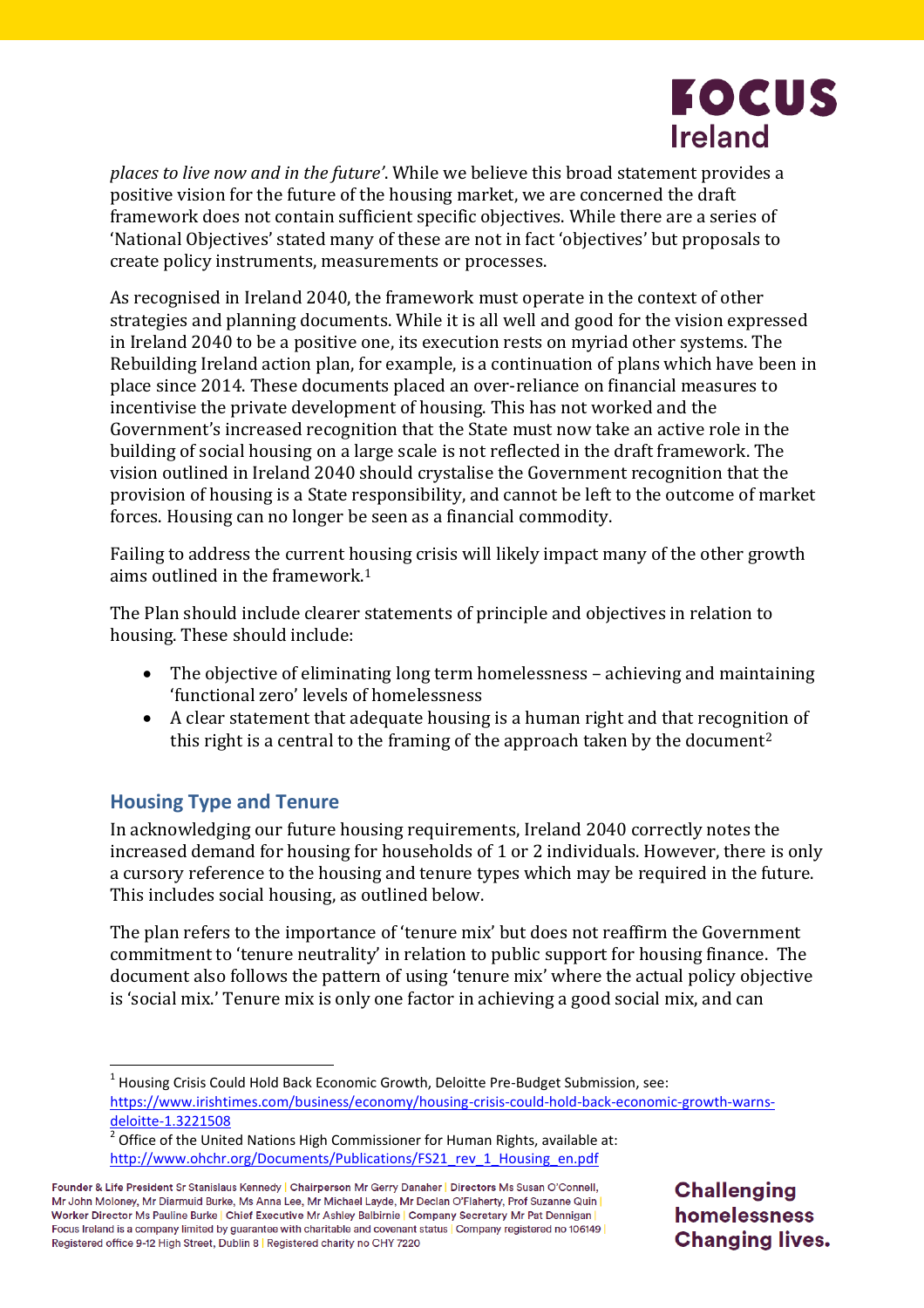

frequently have a distorting effect on policy when 'tenure' is used as a proxy for 'social' mix.

The plan is strong on seeking different outcomes than occurred in the past, but frequently appears to rely on the same basic development models that shaped the past. As a 'framework' the document cannot cover every aspect of potentially relevant policy, but the a absence of any reference to the important role that can be played by 'cost rental' models of housing supply is regrettable, and should be rectified in the final plan.

## **Social Housing**

As noted above, the shift away from State-built social housing has been one of the most detrimental policy decisions taken in recent decades. We welcome the recognition in Ireland 2040 that social housing will be an aspect of the need and demand profile in the coming decades. However, we also note that the framework document references 'housing supports'. This terminology is one which seeks to include state subsidies to private landlords in the same category as 'social housing'. Socialised private sector housing (such as HAP) will always be needed to in short-term circumstances, but is very poor value for money for the taxpayer and provides less insecure housing for vulnerable people. It will take some time to reduce our dependency on this form of housing supply, but State policy should be to reduce overtime the dependence on this form of subsidy to private rents. Language which deliberately blurs the distinction between two different policy instruments (i.e. publicly owned housing and public subsidies to private landlords) is not a good building block for effective long-term strategy and should be avoided.

Ostensibly providing social housing through the rental market does nothing to improve the supply of housing in the State. Nor does it provide those with a social housing need with any real security of tenure. Rent caps are not adequately responsive and rental standards are poorly enforced. The State spends considerable amounts of money funding private landlords who may exit the market at any time, rather than investing resources in housing that will provide security for generations. Rental sector housing supports will continue to be necessary, but we should not confuse these with true public housing. The need and demand profile should be amended to reflect the difference between the two.

The document is also lacking in any discussion of the challenges that will arise in building social housing at a large scale which is required, for instance the question of vibrant communities and the resistance by existing residents to social housing developments. While it refers to the need for Traveller Accommodation, it does not address the spatial and planning issues that actually shape practice on these issues. Unless difficult issues such as this are addressed, the document will fail to have the intended impact.

### **Vacancy Rates**

Ireland 2040 recognises the importance of 'building resilience in housing' through the development of adaptable homes, increased residential density and reduced vacancy rates. With regards the latter, we note that national policy objective 35 commits to

Founder & Life President Sr Stanislaus Kennedy | Chairperson Mr Gerry Danaher | Directors Ms Susan O'Connell, Mr John Moloney, Mr Diarmuid Burke, Ms Anna Lee, Mr Michael Layde, Mr Declan O'Flaherty, Prof Suzanne Quin Worker Director Ms Pauline Burke | Chief Executive Mr Ashley Balbirnie | Company Secretary Mr Pat Dennigan | Focus Ireland is a company limited by guarantee with charitable and covenant status | Company registered no 106149 Registered office 9-12 High Street, Dublin 8 | Registered charity no CHY 7220